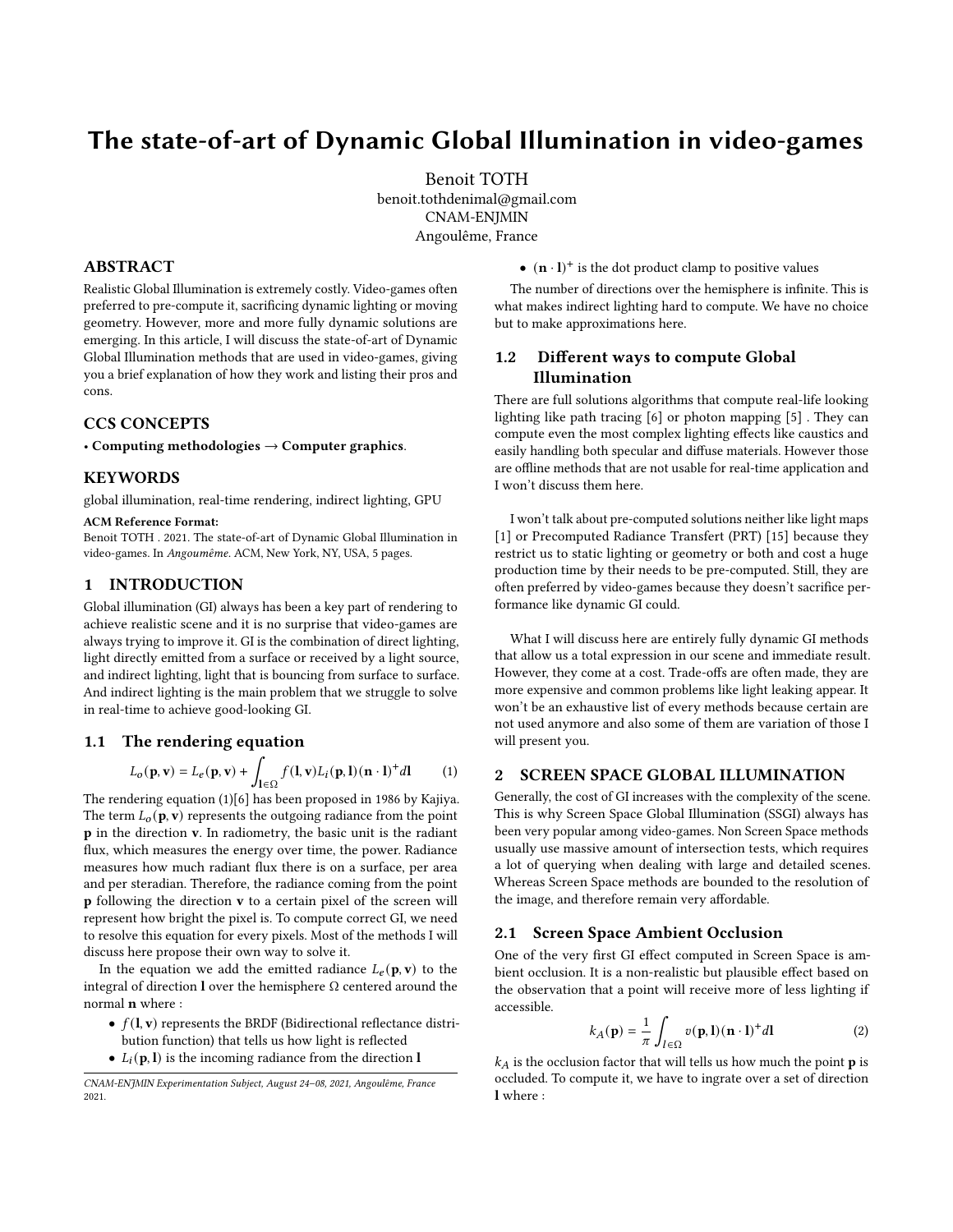CNAM-ENJMIN Experimentation Subject, August 24–08, 2021, Angoulême, France Benoit TOTH



Figure 1: SSAO Crytek's method

- $v(\mathbf{p}, \mathbf{l})$  is the visibility function
- $\bullet$   $(n \cdot l)^+$  is the dot product clamp to positive values

Various ways exist to compute the visibility function. Crytek came up with simple solution in screen space that produces pleasing result and is computationally cheap [\[12\]](#page-4-5). They sample a point in a sphere around the point p, and then compare its depth with the depth buffer to determine whether or not the point is occluded. Over the years, other methods have been proposed like Horizon Based Ambient Occlusion that produces more accurate and pleasing result. However they all shared the same limitations, they are limited to the screen information, thus producing only approximations. They are also not real GI, but only an effect of it.

#### 2.2 Screen Space Directional Occlusion

Screen Space Ambient Occlusion (SSAO) doesn't take into account the incoming light and is only adding plausible details to shadow. We can make a slight improvement to the algorithm so it can produce color bleeding, directed shadow and even one bounce of global illumination. Screen Space Directional Occlusion (SSDO) [\[14\]](#page-4-6) does two things more than Crytek's method.

First for every sample points considered as non-occluded, it accumulates radiance coming from the direction of the sample point to p. It gives us oriented and colored shadows. Then for every sample points considered as occluded, they find the point above them that occlude them and compute its reflected radiance from direct lighting to the point p which give us color bleeding but also one bounce of global illumination.

SSDO is a simple and cheap way to compute SSGI. There are more implementation that can give better result at a higher cost using ray marching against the depth buffer for example. Screen Space Reflections (SSR) are also very popular because its provides nice glossy reflection without ray-tracing.

However screen space methods have their downsides too. Because they are limited to our screen information, it may produce inaccurate results if the occluder appears to be off-screen. Especially for Crytek's method, if an occluder appears to be between the point we shade and our sample point, it won't be take the occlusion into account. It could be solved by using ray-marching or

depth peeling but then the computational cost would tremendously increases. Temporal artefacts may also appear, color bleeding and glossy reflection can disappear when moving the camera. Most of the time SSGI is added on top of others GI solutions to add details at lower cost.

## 3 LIGHT PROPAGATION VOLUMES

Light Propagation Volumes (LPVs) are a solution initially proposed for CryEngine 3 by Kaplanyan[\[7\]](#page-4-7) in 2009. It can be considered as the evolution of older methods. Virtual Point Light (VPL) which were first introduced with Instant Radiosity [\[9\]](#page-4-8) and Reflective Shadow Map (RSM) [\[2\]](#page-4-9).

The idea here is to simulate the light propagating through a grid that discretizes the scene which is stored into a low-resolution volume texture. The grid moves with the camera, it is a local solution. Each cell stores the incoming radiance, to do so they use spherical harmonics functions that allows them to store it from different directions.

After constructing the grid, they inject light into cells by using RSM. RSM are similar to shadow map. We render the scene from the light, but instead of only storing the depth like we would with shadow map, we also store position, albedo, and normal. Afterwards, those information would normally be used to directly light up the scene with one bounce of indirect lighting. Inspired by Splatting Indirect Illumination technique [\[3\]](#page-4-10) here they use a subset of RSM pixels as VPLs. VPLs are basically point light created on the fly. However, shading points with VPLs quickly become expensive as their number increases. With LPVs, each VPL sees their radiance information stored into its appropriate cells of the grid.

The next step is to propagate light throughout the grid. It is an iterative step where at each step, cells propagate light to adjacent cells in the 6 axial-directions. Afterwards, we can shade the scene by using the radiance stored in the grid. However occlusion is not taken into account yet. A very similar process is done in parallel to calculate an occlusion factor into a geometry volume.

This method provide plausible dynamic GI achievable in realtime that can compute multi-bounce by modifying the propagation function and blurry glossy reflection by gathering the light through the grid in a certain direction. A cascaded version of this method has been proposed [\[8\]](#page-4-11) for larger environment when the grid is too small to cover all the viewed scene, initially they used SSDO on top of it. Still, this method is limited by the resolution of the grid. Coarse representation of the scene limit us to low-frequency lighting and causes light leaking which were at the time acceptable issues to achieve dynamic GI. Nowadays this method tends to be left-a-side, others methods like Voxel Global Illumination are preferred.

#### 4 VOXEL GLOBAL ILLUMINATION

Proposed by NVIDIA in 2011, Voxel Global Illumination (VXGI) has only been recently used in video-games. Initially too expensive, the method has been continuously improved by NVIDIA over the years. Their latest work is available as a plugin for Unreal Engine and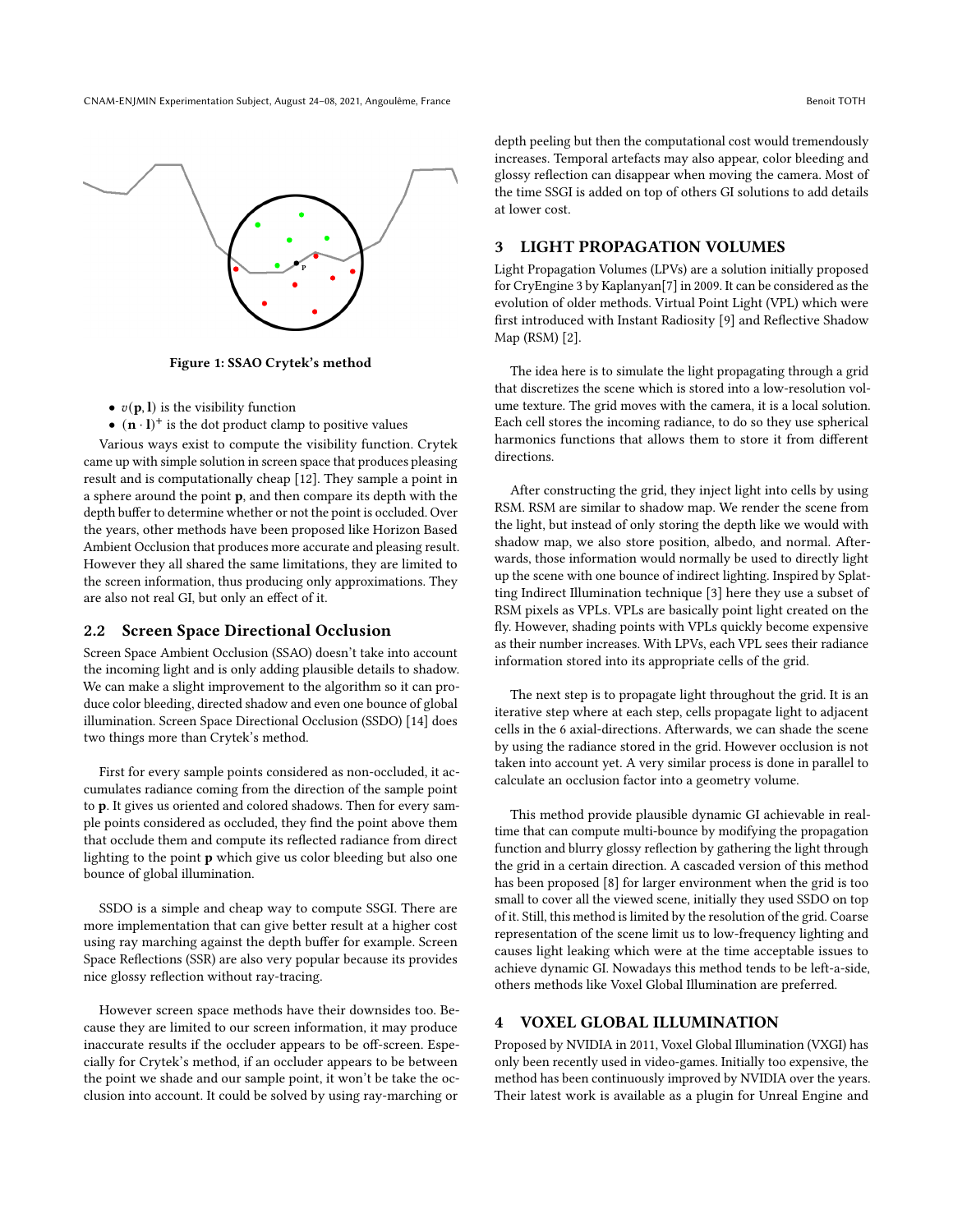CryEngine also have their own implementation for their current dynamic GI solution.

The approach is to build a pre-filtered hierarchical voxel representation of the scene geometry in a way that allows an approximate voxel cone tracing method. NVIDIA initially used a sparse voxel octree but decided some years later to switch to a clip map [\[13\]](#page-4-12) that allows smarter reconstruction when dealing with dynamic objects. To voxelize the scene, they rasterize meshes 3 times along the axis-coordinates in a resolution of the maximum size of the clip map. Each voxel contains textures that represent opacity and emittance values, their number may vary depending on the quality targetted. Those textures are computed rapidly after the construction or the update of the clip map. Afterwards, they inject light into voxels by using RSM and then perform approximate voxel cone tracing at every visible points by stepping along their hierarchical representation to accumulate illumination.

VXGI has the advantage to easily handle diffuse and specular surfaces by respectively tracing cone in every directions or just one. Area light are also easily implemented as emissive surfaces are handle during the process. This method can also compute a high quality ambient occlusion just by accumulating opacity during the tracing process.

Its main downsides are due to its coarse representation of the scene, flickering in the lighting can be observed on moving objects, additional filtering has to be done to mitigate the effect. Also light leaking and pixelated reflections can appear in some situation. It is due to a lack of precision during the cone tracing process. Reflection can be fixed with some filtering, however light leaking can only be prevent by thickening walls which can be annoying in some well-established scenes.

# 5 RTX GLOBAL ILLUMINATION

As NVIDIA's RTX graphics card came out in 2018, it became possible to achieve real-time performance with ray-traced global illumination. They have dedicated cores that greatly speed up the ray-tracing process. Along with these, Microsoft collaborated with NVDIA to propose DirectX Raytracing (DXR), an addition to the DirectX 12 API that was made to speed up ray-tracing too. Right now, it is still an early technology and a lot of work can still be done with as we will see in the next methods I will present you. Though even after speeding up by a lot the ray-tracing process, path tracing[\[6\]](#page-4-1) is still way too expensive for real-time performance. We must use a much smaller set of rays although we are trying to obtain similar diffuse and specular GI. Here I will talk about how the Metro Exodus team used DXR and RTX to achieve their dynamic GI. [\[18\]](#page-4-13)

To start, they cache Ray-traced information like color and hit distance into a light buffer. To do so, they first trace in screen space by using ray-marching and if a ray miss, they trace rays in a direction sample uniformly from a hemisphere above the point oriented with the normal. To choose those rays, they are using a procedural

The state-of-art of Dynamic Global Illumination in video-games CNAM-ENJMIN Experimentation Subject, August 24–08, 2021, Angoulême, France

blue noise, that is then reuse later to re-construct rays and accumulate lighting into sphericals harmonics. They produce better result when filtered during the denoising step and gives us directional information that will help to compute specular lighting.

It is important to note that DXR use accelerated structures. We have Bottom-Level Accelerated Structure (BLAS) that will contains the meshes we will trace against, and Top-Level Accelerated Structure (TLAS) that contains the BLAS. The Metro Exodus team choose to rebuild only BLAS for animated or skinned meshes and they do it across multiple frames to mitigate performance cost. The geometry that they contains are about four times smaller than the original ones to reduce memory cost and ease up the intersection tests. TLAS, on the other side, are always rebuilt from scratch, to assure the best quality and compactness. Culling is apply to most of the BLAS contain in the TLAS by using logical visibility, reducing by a huge amount the geometry tested.

The next step is probably the most important. The light information obtained is way too noisy due to the lack of rays count. To overcome this, they use a denoiser. We could use deep learning to do so but this solution is barely explored in real-time graphics application so they preferred to use a convolution method, which is a mathematical tool that can be used to reconstruct signals. If the image is still noisy, Temporal Anti-Aliasing can give us the extra filter that we are looking for.

We obtain a dynamic lighting with affordable performance that can provides at least one bounce of indirect illumination, color bleeding and specular. Additionally to GI, depth information obtained during the ray trace process can give us ambient occlusion information. Compare to SSAO this Ray-trace ambient occlusion (RTAO) is much more aware of enclosure spaces and gives us progressive darkening interior. The main issue of this RTX Global Illumination however, is that computing multi-bounce illumination is extremely expensive due to the exponential number of rays added. One bounce is enough to provide good-looking GI is most cases but interiors can suffer from it if no direct light source is present.

#### 6 IRRADIANCE FIELDS

Initially irradiance probes are a pre-computed solution that allows us to compute lighting information into probes that is distributed all over the scene. Objects then dynamically interpolate lighting information with the closest probes. This allows dynamic geometry but restrict us to static lighting. Another issue can be observed when probes are close or inside geometry. It can cause bad interpolation on the geometry that will result as light or shadow leaking. In 2019, NVIDIA delivers a paper that aim to resolve those two issues with the use of RTX [\[11\]](#page-4-14). Inspired by this paper, a solution has also been proposed with the use of Signed Distance Field [\[4\]](#page-4-15) (SDF) that I will discuss afterwards.

## 6.1 RTX method

They start by setting up a uniform three dimensional grid of probes. They allow artists to manually move them for better result, though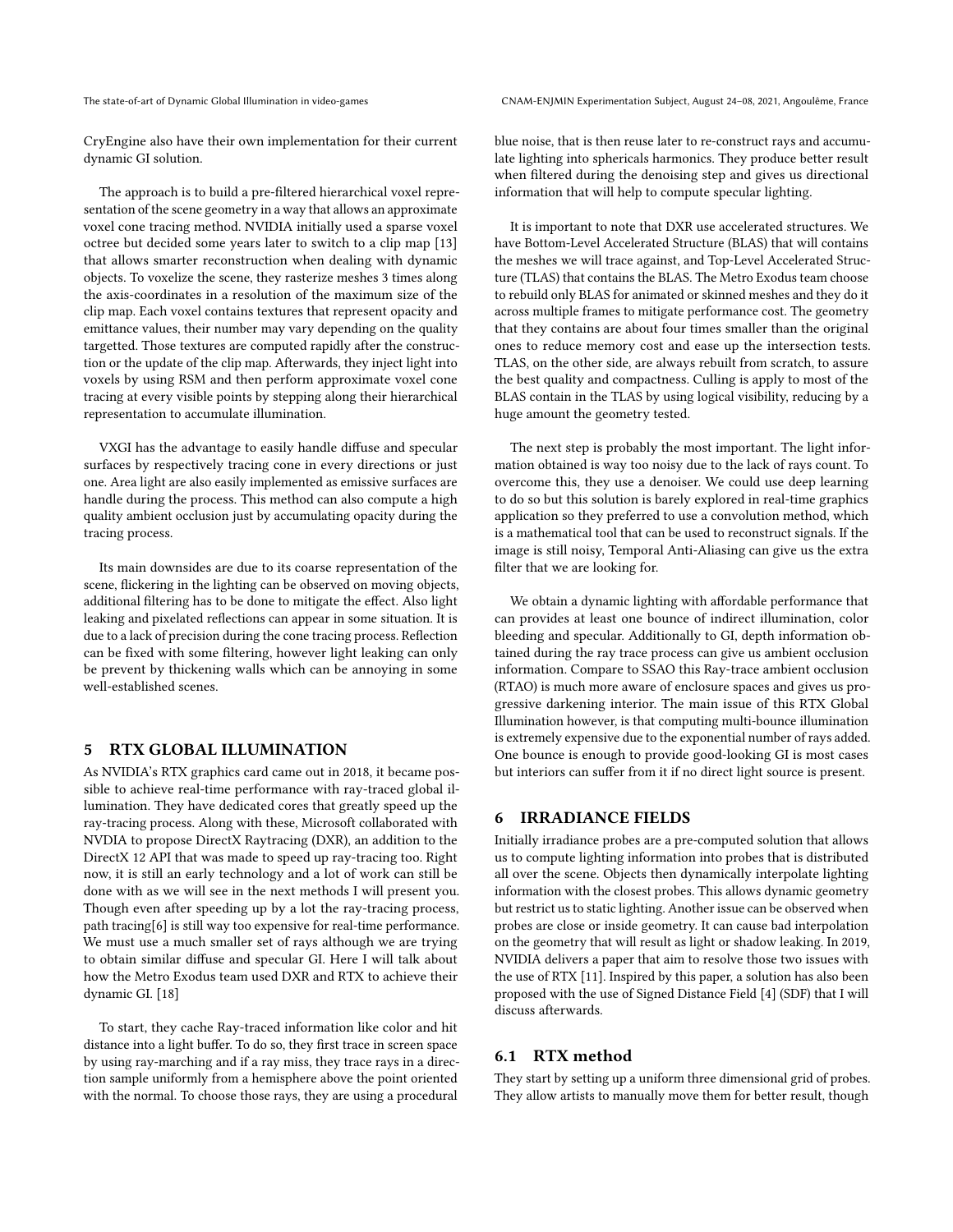they can avoid most of light leaking without moving them. A cascaded version of this grid is made in the same way as we saw with LPVs to save performance in larger scenes. Each probe stores lighting information into octahedron. They naturally unwraps to a cube so we can use textures. Those textures store irradiance and visibility information. To compute them they trace a set of rays around the probes that will gather information for them. Irradiance is averaged into 6 texels representing the 6 directions of the octahedron.

However, it is not that easy with the visibility. By storing the mean of ray length hit in a certain direction, we may miss a small aperture in a wall for example. What they do, is that they store the sum of the ray length but also the sum of the squared ray length. It allows calculation to detect variance and correctly approximate shading. Finally, during the shading process, we look for the eight probes around the point we shade, and for each probes, we compare its distance to the point and its visibility to decide how much of its lighting information we should accumulate. Still, updating every probes at each frame is extremely costly and not achievable in real-time. What they do is that they update probes across multiple frames at a variable frequency. They can sacrifice ray count and frequency update to reduce and stabilize performance cost on the fly.

This method can effectively produce dynamic diffuse GI with multi-bounce at scalable performance with almost no light leaking. I say almost because thin wall that are about 10 centimeters can still produce light leaking due to depth precision issues. Speculars are not supported although RTX can easily compute reflection on top of it. High-frequency contact shadow are not very well described too but using SSAO on top of it can do the trick. With those additions, this method can match path tracing results.

#### 6.2 Signed Distance Field method

Alternatively, another method proposed a similar approach using SDF to get rid off hardware requirement and to totally eradicate light leaking. To do so, they use a SDF primitives to discretize the scene. Those primitives are packed into clusters to speed up SDF query. At first, cluster are treated as one SDF and if they are not rejected, its primitives are individually considered. Additionally, because of the light weight of this data structure, work is done to put them inside the L1 cache of the GPU and speed up access memory, therefore reducing furthermore SDF query cost. The same grid than before is set up, though if a probe falls inside an object, they relocate it. Probes only store Irradiance, and to sample it, they perform a set of sphere tracing from various direction to intersect with the scene and then use RSM to get the Irradiance value at those intersection points, therefore computing the first bounce of indirect lighting. Multi-bounce is done through multiple frame by interpolating probes between them. When shading a point, they interpolate probes close to it. But before that, they perform visibility tests against the SDF representation of the scene using ray marching. This test is done only one times for every 2x2 set of pixels.

With this method, light leaking is totally gone and it has no hardware requirement. However it is not production ready at all. The SDF representation of the scene is set up manually for the moment, which is a huge amount of work for large scenes. Though they are looking for an automation of this process which can make this method very promising.

# 7 LUMENS

With the release of the early access of Unreal Engine 5, came Lumens [\[17\]](#page-4-16). It is a hybrid GI solution that provides support for non ray-tracing and ray-tracing graphic card. The first one uses SDF representation of the scene to trace against and surface caches to rapidly query light information. The second one focus on smart usage of ray tracing.

## 7.1 Software Ray-Tracing

For their first solution, they use three methods of ray-tracing. They start with screen traces, and when the ray goes off screen, they traces against pre-computed individual mesh SDF, however this come at a cost. For further away rays they use a more global SDF of the scene. Since Unreal Engine 4, the Mesh SDFs have been improved in term of resolution and memory cost. However those SDF only give us normal and hit point, but they don't have any color or lighting information attached to them. This is where Surface Cache comes into place. It is a huge low resolution atlas that captures meshes information from different direction which is updated in real-time. However it has one big limitation which that meshes can't have complex interior. It is easy to understand why, complex interior can't be capture by just looking at the mesh from different direction. It is important to know that this process was build along side with Nanite, another new feature of Unreal Engine 5 that virtualize geometry. It speeds up by an tremendously amount the surface cache process.

Lumens Software Ray-Tracing provides a dynamic GI solution for non ray-tracings graphic cards with affordable performance on high-end configuration. It supports diffuse and specular material. It has some limitation though. It only apply on static meshes, which are an Unreal Engine object that can't have their vertices animated in any ways, however they can move. Moreover large meshes will have poor representation and have to be divide into smaller modular pieces. Light leaking is also a problem for walls that are too thin.

#### 7.2 Hardware Ray-Tracing

They were inspired by ray tracing methods . Limited by the amount of ray count, image obtained are very noisy and need a denoiser to be usable. Lumens tries to make better use of its low ray count. They do not trace for every pixels of the screen, instead they do what they call Screen Space Radiance Caching. They trace smaller set of pixels. They start with a uniform grid distribution at every 16 pixels then double the resolution of the grid at points where an interpolation test fails with adjacent points. This method has been introduced at Siggraph in 2007[\[10\]](#page-4-17). As a result, the image is down sample at  $1/16^{th}$  of its initial resolution in the worst scenario. Because they make the assumption that incoming light is coherent, they consider this worse the trade. They also apply some jittering to the grid between frames that will be temporally filtered to cover